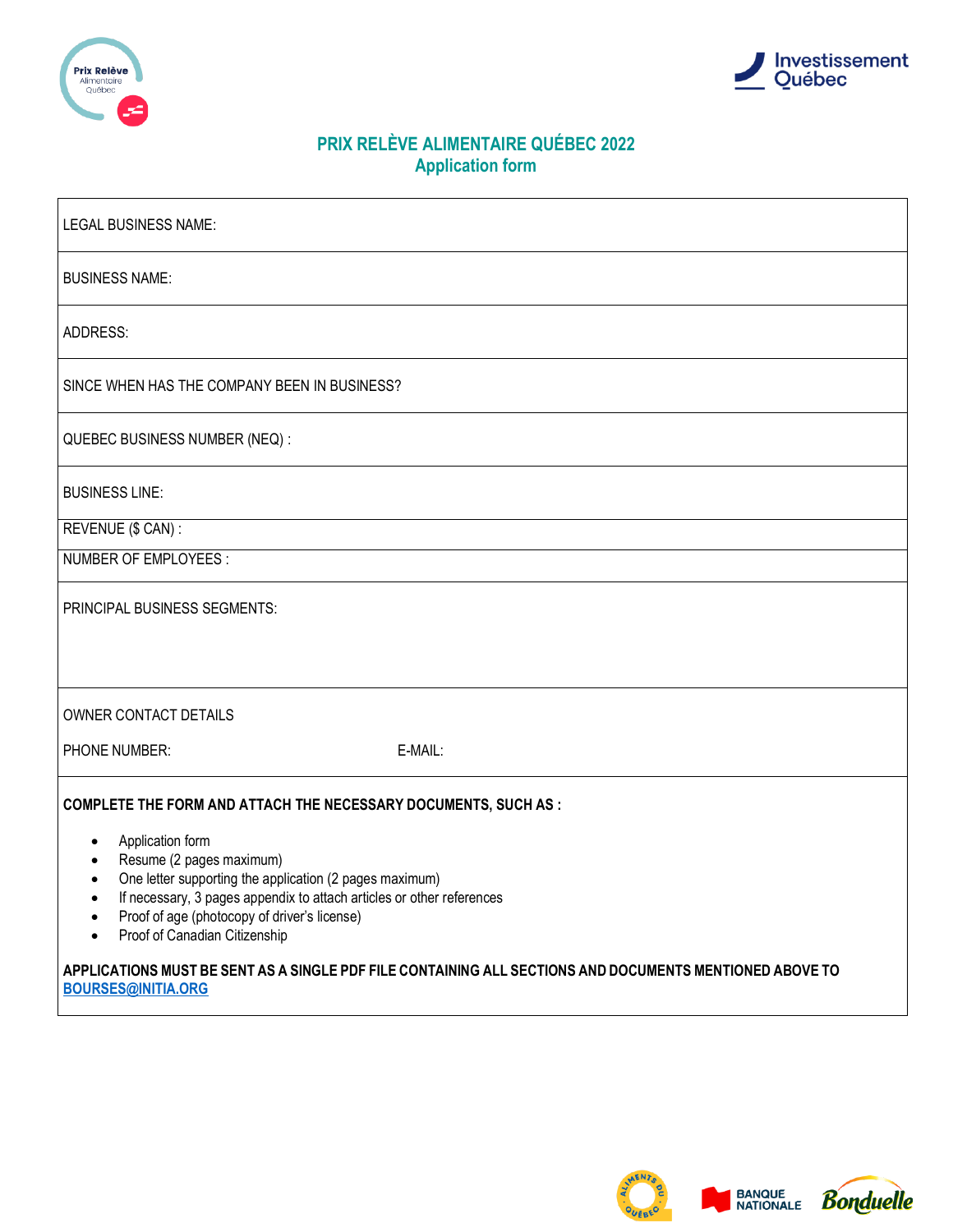



## **DISCLAIMER STATEMENT**

I, the undersigned, declare on behalf of myself and the company I work for, that I release the Initia Foundation and all its partners, sponsors and other persons directly or indirectly linked to me personally or within the framework of their activities, the members of the jury as well as all other organizations and persons involved in the organization and holding of this competition from any liability for damages I may suffer as a result of decisions made or the use made of the documents that I have submitted.

Name of applicant (please print):

Date:

Signature :

## **AUTHORIZATION CONCERNING THE DISSEMINATION OF PERSONAL INFORMATION**

I, the undersigned, authorize the Initia Foundation to forward my name, address, telephone number, if I am a finalist, when Initia considers the request relevant, to anyone who wishes to contact me about my project.

Name of applicant (please print):

Date:

Signature:





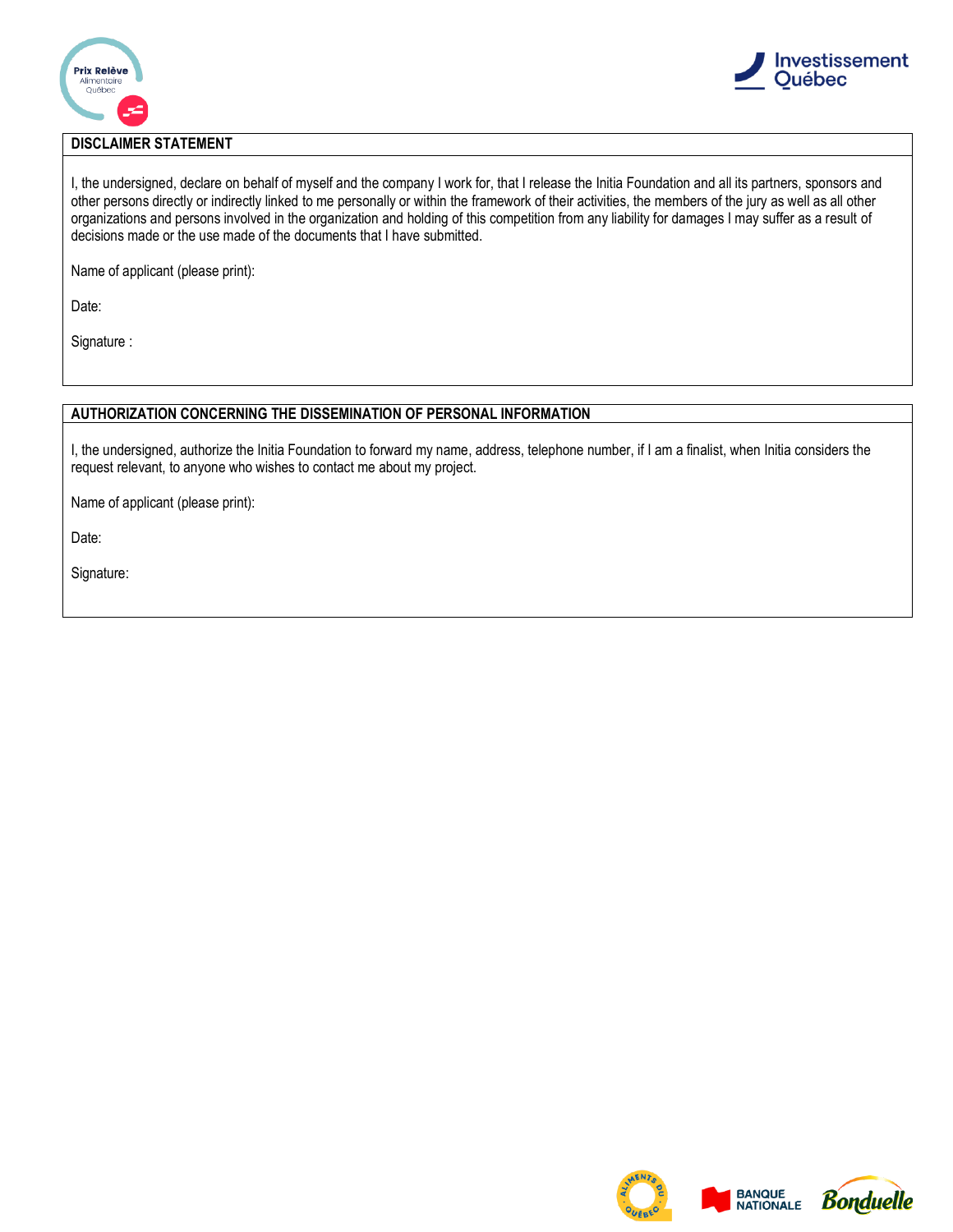



#### **START-UP BUSINESS**

## **1 PAGE MAXIMUM PER SECTION. PLEASE RESPECT THE BOX PROVIDED.**

#### ACHIEVEMENTS /20 pts

1. Describe the development of the business since its inception (organizational structure, resources, market development, product/service development, revenues or revenue potential, etc.) /10 pts

2. What are the company's main achievements and explain why they are significant in your business line and for the development of the company. /10 points company.

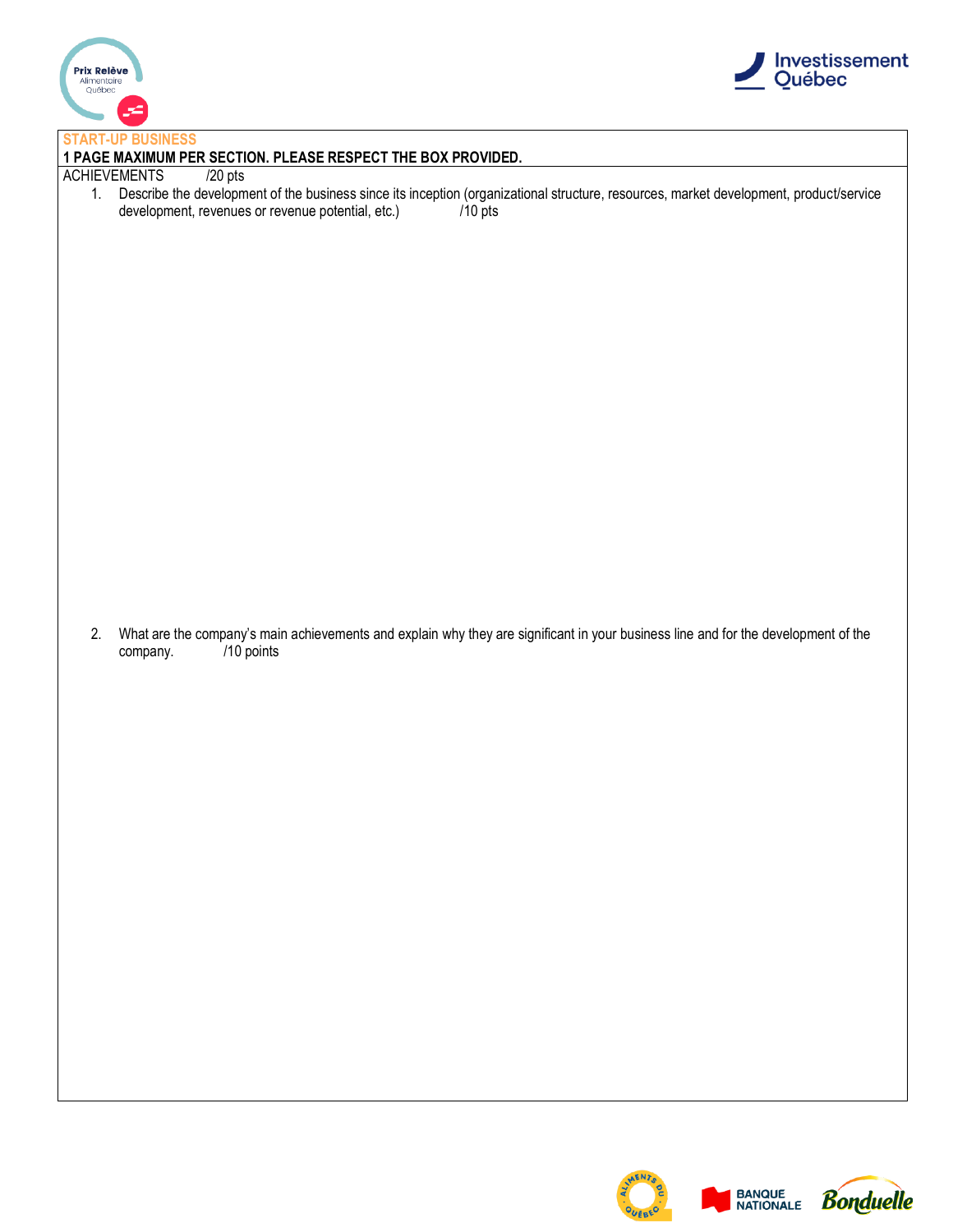



1. How does your company demonstrate innovation and stand out in its business line? /10 points

2. How does the company meet the needs of the market? /10 points

3. How do you demonstrate creativity in your practices (particularly in managing your business, developing new markets, potential partnerships, new solutions)?

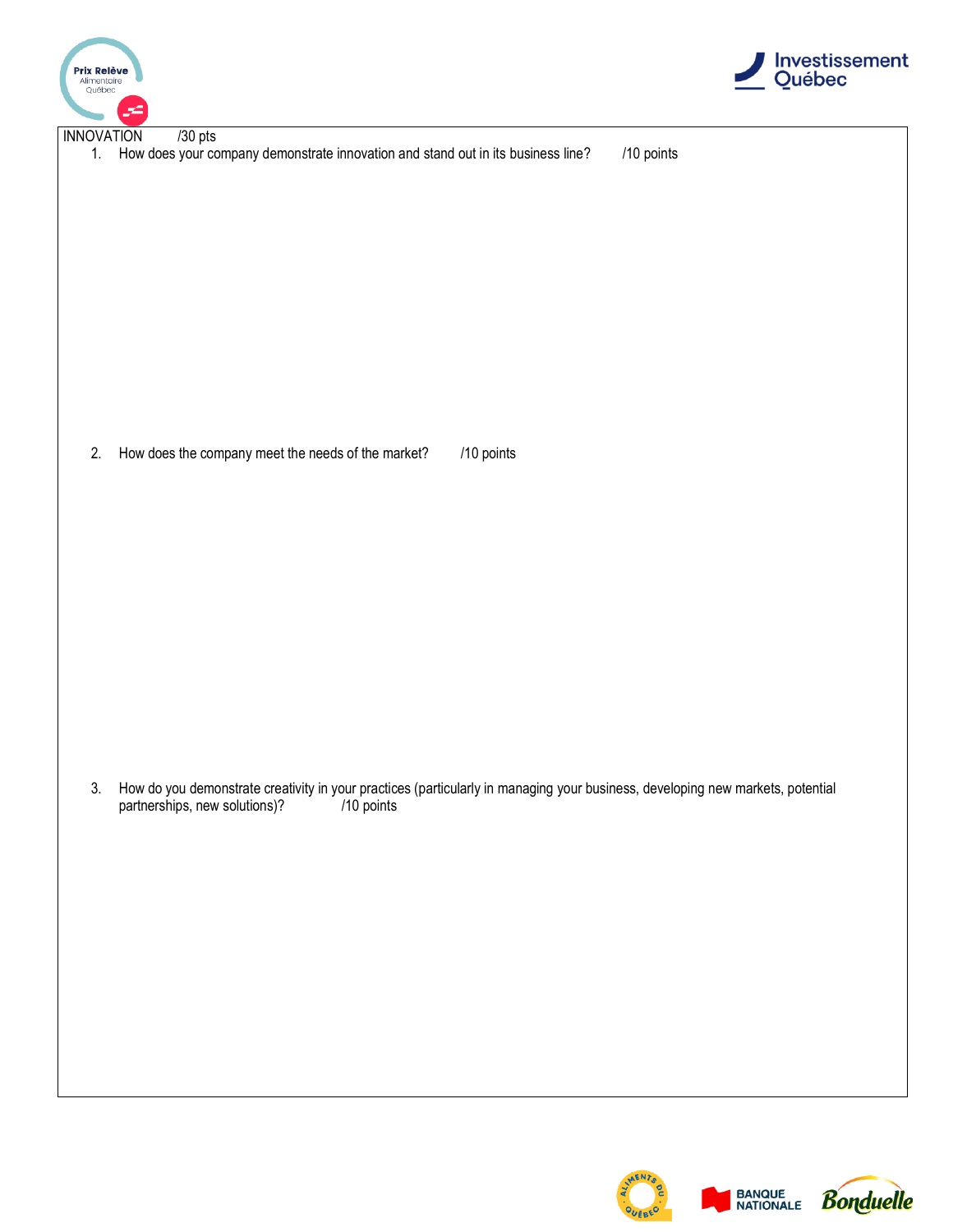



| <b>COMMITMENT</b> | /20 PTS<br>1. What social responsibility and sustainable development initiatives has the company integrated? Please elaborate.                                                                                                            | /10 points |
|-------------------|-------------------------------------------------------------------------------------------------------------------------------------------------------------------------------------------------------------------------------------------|------------|
|                   |                                                                                                                                                                                                                                           |            |
|                   |                                                                                                                                                                                                                                           |            |
|                   |                                                                                                                                                                                                                                           |            |
|                   |                                                                                                                                                                                                                                           |            |
|                   |                                                                                                                                                                                                                                           |            |
|                   |                                                                                                                                                                                                                                           |            |
|                   |                                                                                                                                                                                                                                           |            |
|                   |                                                                                                                                                                                                                                           |            |
| 2.                | How does the company get involved with the food industry? (Participation in intra- and/or extra-company activities, donations,<br>volunteering, involvement in committees, organizations or others, etc.) Please elaborate.<br>/10 points |            |
|                   |                                                                                                                                                                                                                                           |            |
|                   |                                                                                                                                                                                                                                           |            |
|                   |                                                                                                                                                                                                                                           |            |
|                   |                                                                                                                                                                                                                                           |            |
|                   |                                                                                                                                                                                                                                           |            |
|                   |                                                                                                                                                                                                                                           |            |
|                   |                                                                                                                                                                                                                                           |            |